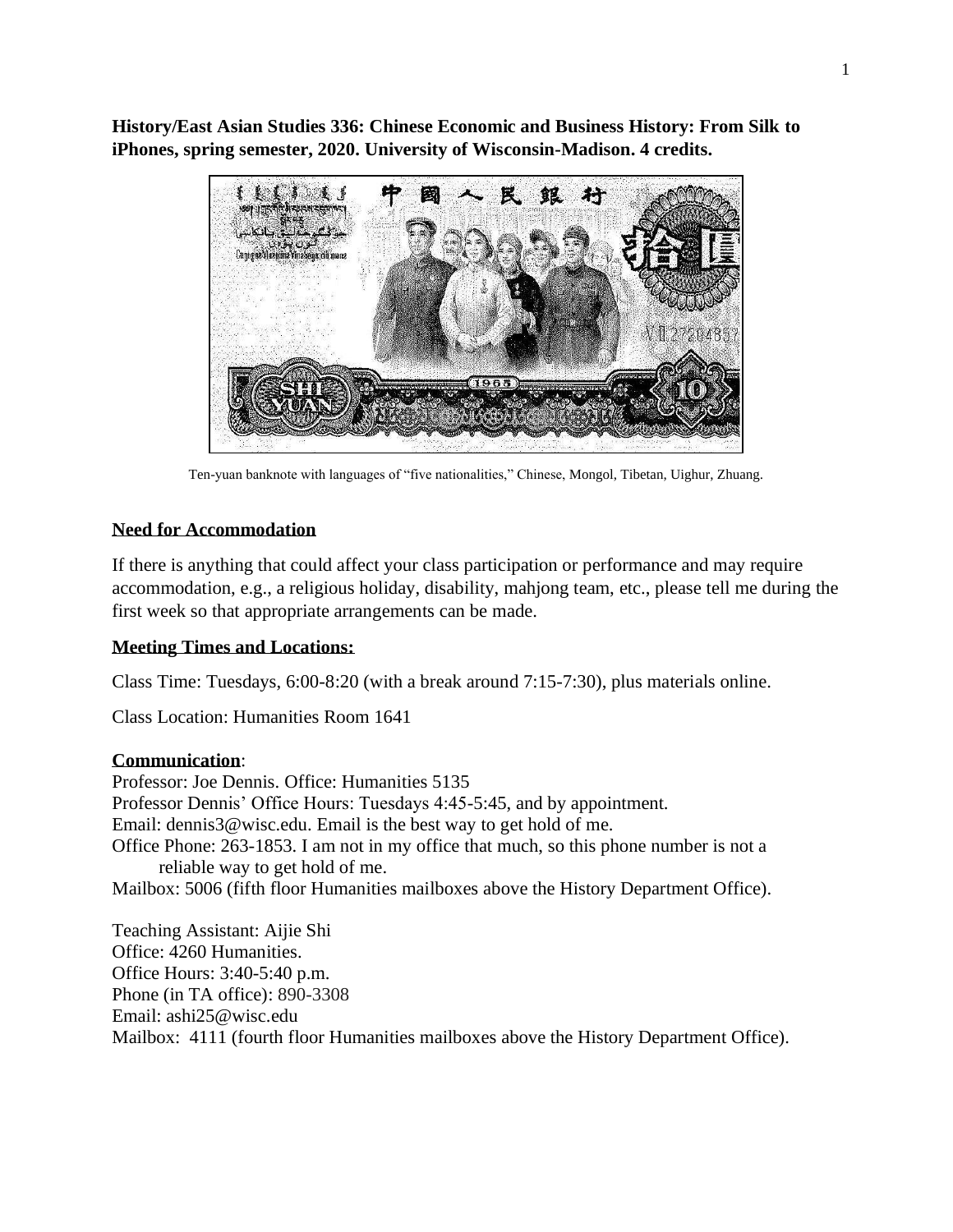### **Course description:**

This is an intermediate-level, blended course (part in-person, part online) on Chinese economic and business history that covers both pre-modern and modern China. **The approach is historical; no prior knowledge of economics is required**. Topics addressed include: how people thought about property, labor, value, and money; the banking and financial systems, development of domestic and international markets and trade, major industries, the search for resources, agricultural economy, the connection of law and economy, organizations that affected the economy, systemic changes during the Republic and People's Republic, China's participation in international economic institutions, etc. Reading assignments are usually one or two book chapters or articles per week, although this varies. The most important things for being successful in this class are keeping up on the reading, attending lecture, and doing the online assignments. Course requirements include coming to class prepared for discussion, participating in discussion, taking short multiple-choice quizzes that are designed to be very easy if you did the reading, taking two exams (not cumulative), doing a final paper of 2100- 2400 words, and a few short assignments.

This course counts for either the Humanities or Social Science breadth requirement and is Honors Optional.

**Prerequisite:** Sophomore standing OR one high school AP history class, OR one college history, East Asian Studies, economics, or political science class.

This course has the graduate course attribute. Graduate students taking this course must obtain the instructor's approval, attend lectures, and reach an agreement with the instructor on a list of required supplementary readings, and alternative assignments.

## **Credits:**

The credit standard for this course is met by an expectation of a total of 180 hours of student engagement with the course learning activities (at least 45 hours per credit), which include regularly scheduled instructor/student meeting times, reading, writing, field trips, and other student work as described in the syllabus.

#### **Learning Outcomes:**

The goal of this course is for students to develop an intellectual framework and background knowledge necessary for understanding the history of China's economy and business. In addition, as we go through the main course content, we will take time to work on the skills taught by the history major, and by the end of the course students' historical skills should be improved. These include:

1. Asking Questions: develop the habit of asking historical questions, including questionsthat may generate new directions for historical research.

2. Finding Sources: learn the logic of footnotes, bibliographies, search engines, libraries, and archives, and consult them to identify and locate source materials.

3. Evaluating Sources: determine the perspective, credibility, and utility of source materials.

4. Developing and Presenting an Argument: use sources appropriately to create, modify, and support tentative conclusions and new questions.

5. Planning Further Research: draw upon preliminary research to develop a plan for further investigation.

6. Communicating Findings Effectively: make formal and informal, written and oral presentations tailored to specific audiences.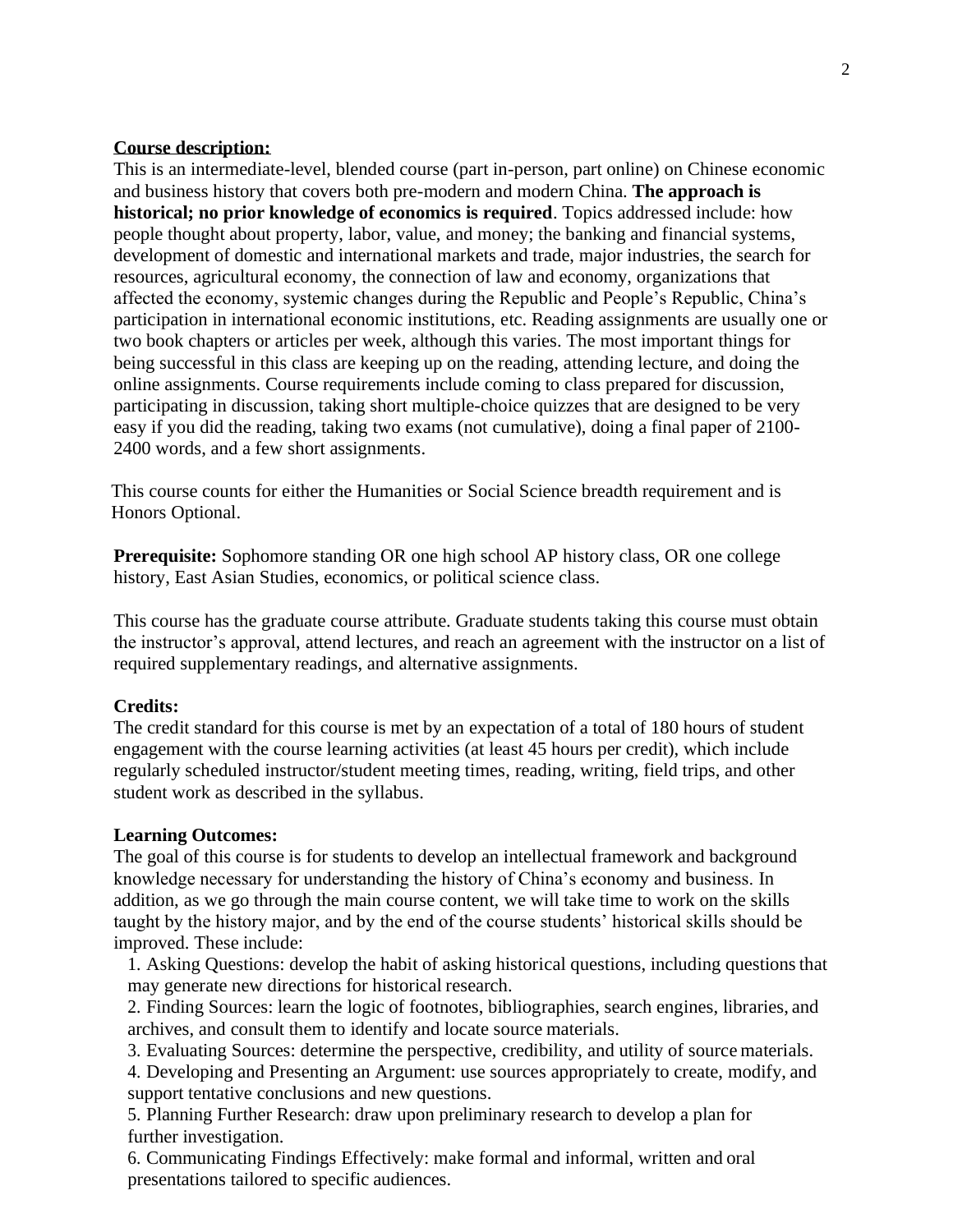**No Chinese language skills are needed for this class**, but if you do read Chinese, you are free to use it in your final paper.

**Readings:** The following required textbook is available in the University Bookstore and from other sources. Additional readings will be available electronically on Canvas, or on reserve.

Von Glahn, Richard. *The Economic History of China from Antiquity to the Nineteenth Century*. Cambridge University Press, February, 2016.

Abbreviation used in the schedule below: "**VG**" = Von Glahn, Richard. *The Economic History of China*.

# **Schedule:**

Classes will be a mix of lecture, discussion, and document and object analysis. **Please complete the assigned readings and other online materials before coming to class.** We will have frequent, short, easy (for those who did the reading) quizzes on the day's reading. The schedule may be adjusted as the semester progresses.

# **WEEK 1:**

# **A. Tuesday Jan 21 in class:**

Introduction to the class.

Meet your classmates.

Lecture: Overview of Chinese geography, language, political organization, periodization of Chinese history.

Work in groups on China's geography exercises.

Lecture: What do we mean by "economy" and is it a useful term when applied to premodern, non-Western societies?

# **B. Do online before Jan 28 class:**

Read: "Discussion questions for Chapter 1." (I suggest downloading the question sheet, taking notes on the questions as you read, and bring your sheet to class to refresh your memory when we discuss the reading in class.

Read: VG, Chapter 1 "The Bronze Age Economy (1045 to 707 B.C.E.)."

Take "Week 1 Reading Quiz" (Canvas).

Graduate students: Read Von Glahn, "Current Scholarship on the Economic History of Premodern China," pick three books, and five articles referred to therein (see Canvas for bibliography at the end of "A Companion to Chinese History") for additional reading this semester. During the semester, write a one-page summary and analysis of each selected work.

# **Week 2:**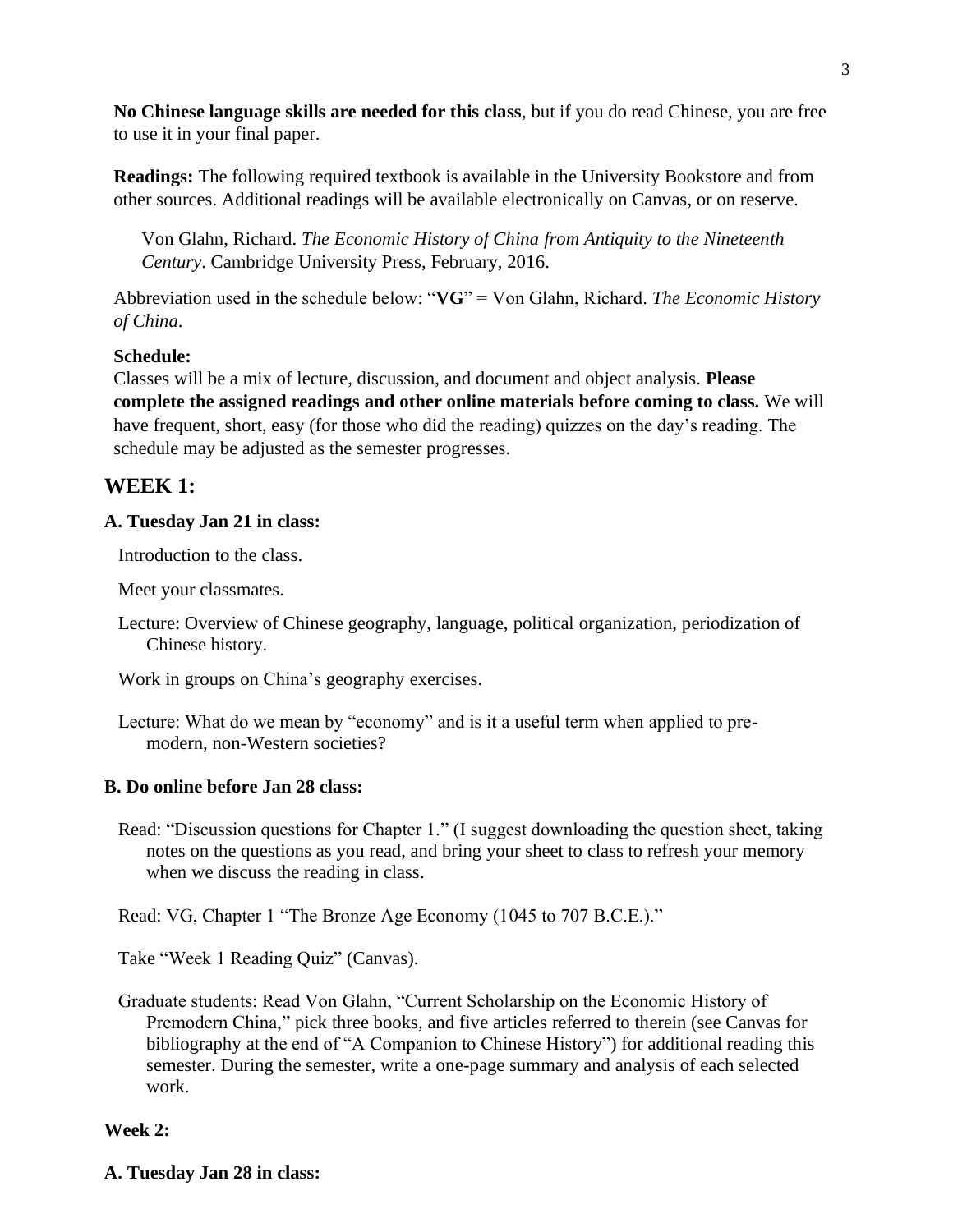Lecture: The history of money and property in China.

Object analysis and discussion: Money.

**Happy New Year**! (January 25). Lecture: The business of holidays and ritual events in Chinese history.

Object analysis and discussion: charms sold at Confucian temples to assist in passing the college entrance examination; mooncake molds; Buddhist items. Video clip on festivals.

Discuss: VG, Chapter 1 "The Bronze Age Economy (1045 to 707 B.C.E.)."

### **B. Do online before Feb 4 class:**

Listen to online lecture: "Aristocracy, merchants, and structures of economic control."

Take quiz on lecture.

Read: "Discussion questions for Chapter 2."

Read: VG, Chapter 2, "From City-State to Autocratic Monarchy (707 to 250 B.C.E.)."

Take quiz on Chapter 2.

### **WEEK 3:**

#### **A. Tuesday Feb 4 in class:**

Lecture: Government monopolies.

Document analysis and discussion: "The Iron and Salt Debates."

Discuss: VG, Chapter 2, "From City-State to Autocratic Monarchy (707 to 250 B.C.E.)."

Lecture: The history of bureaucracy in China.

Document analysis and discussion: First Emperor Qin Shihuang's decree on weights and measures.

#### **B. Do online before Feb 11 class.**

Listen to online lecture: The Silk Road economy.

Take quiz on lecture.

Read: "Discussion questions for Chapter 3."

Read: VG, Chapter 3, "Economic Foundations of the Universal Empire (250 to 81 B.C.E.)."

Take quiz on Chapter 3.

#### **WEEK 4:**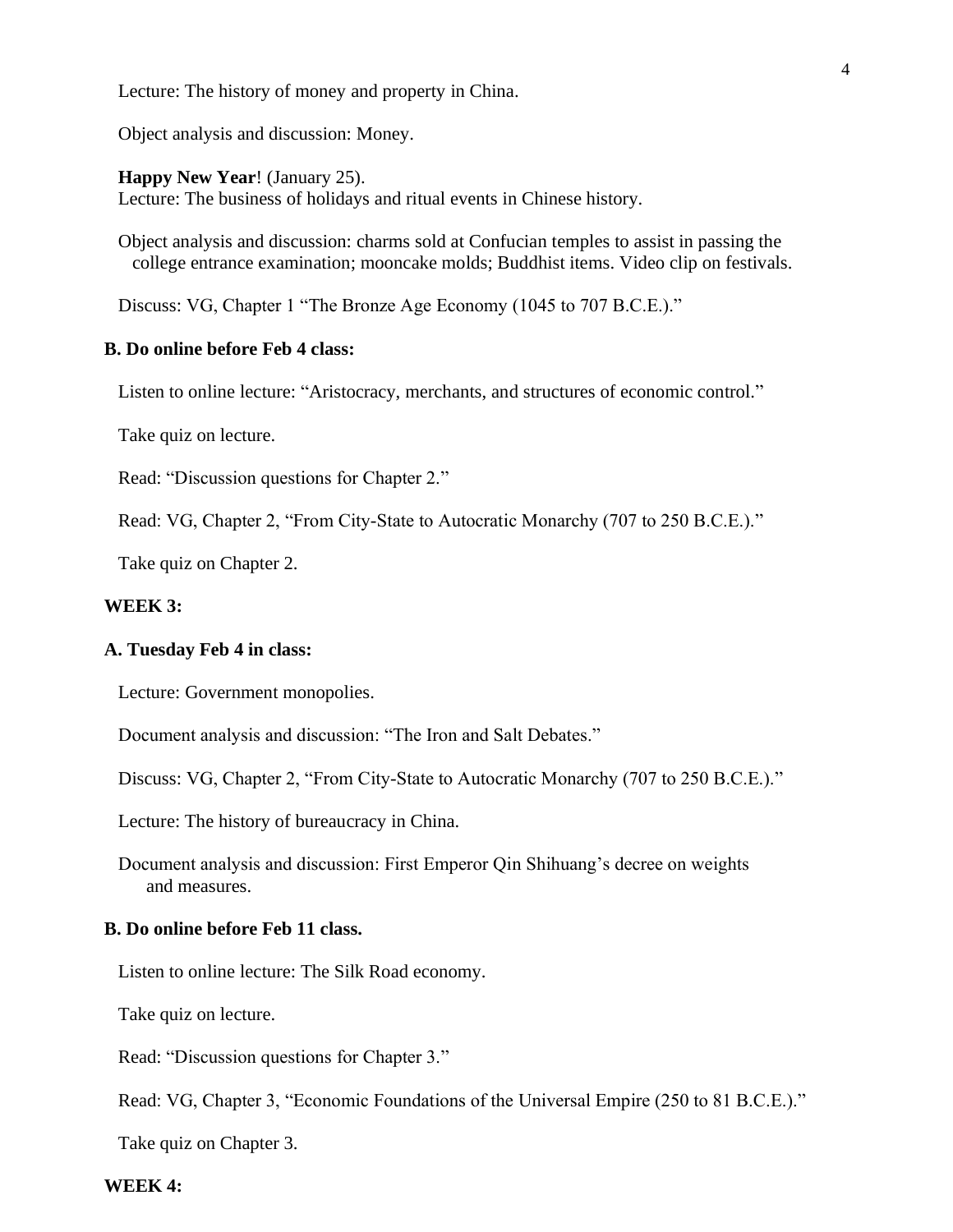### **A. Tuesday Feb 11 in class:**

Lecture: Labor in pre-modern China.

Document analysis and discussion. Hereditary occupational categories.

Discuss: VG, Chapter 3, "Economic Foundations of the Universal Empire (250 to 81 B.C.E.)."

Lecture: Taxation in pre-modern China.

Document analysis and discussion: Fish- scale register, residential registration document, tax payment receipt.

### **B. Do online before Feb 18 class:**

Read: "Discussion questions for Chapter 4 and 5."

Read: VG, Chapter 4, "Magnate Society and the Estate Economy (81 B.C.E. to 485 C.E.)" and VG, Chapter 5, "The Chinese-Nomad Synthesis and the Reunification of the Empire (485 to 755)."

Take quizzes on chapters 4 and 5.

Listen to online lecture: "The use of contracts in daily life."

#### **WEEK 5:**

#### **A. Tuesday Feb 18 in class:**

Document analysis and discussion: Contracts from the Dunhuang Library Cave. Marriage, labor, and mortgage contracts from Huizhou, Anhui; tomb contracts.

Discuss how to get started on your final papers.

Lecture: The development of transportation and communication infrastructure.

Document analysis and discussion: Building the Grand Canal.

## **B. Do online before Feb 25 class:**

Read: "Discussion questions for Chapters 6 and 7."

Read: VG, Chapter 6, "Economic Transformation in the Tang-Song Transition (755 to 1127)."

Read: VG, Chapter 7, "The Heyday of the Jiangnan Economy (1127 to 1550)."

Take quizzes on chapters 6 and 7.

Listen to the online lecture: "The agricultural economy of pre-modern China."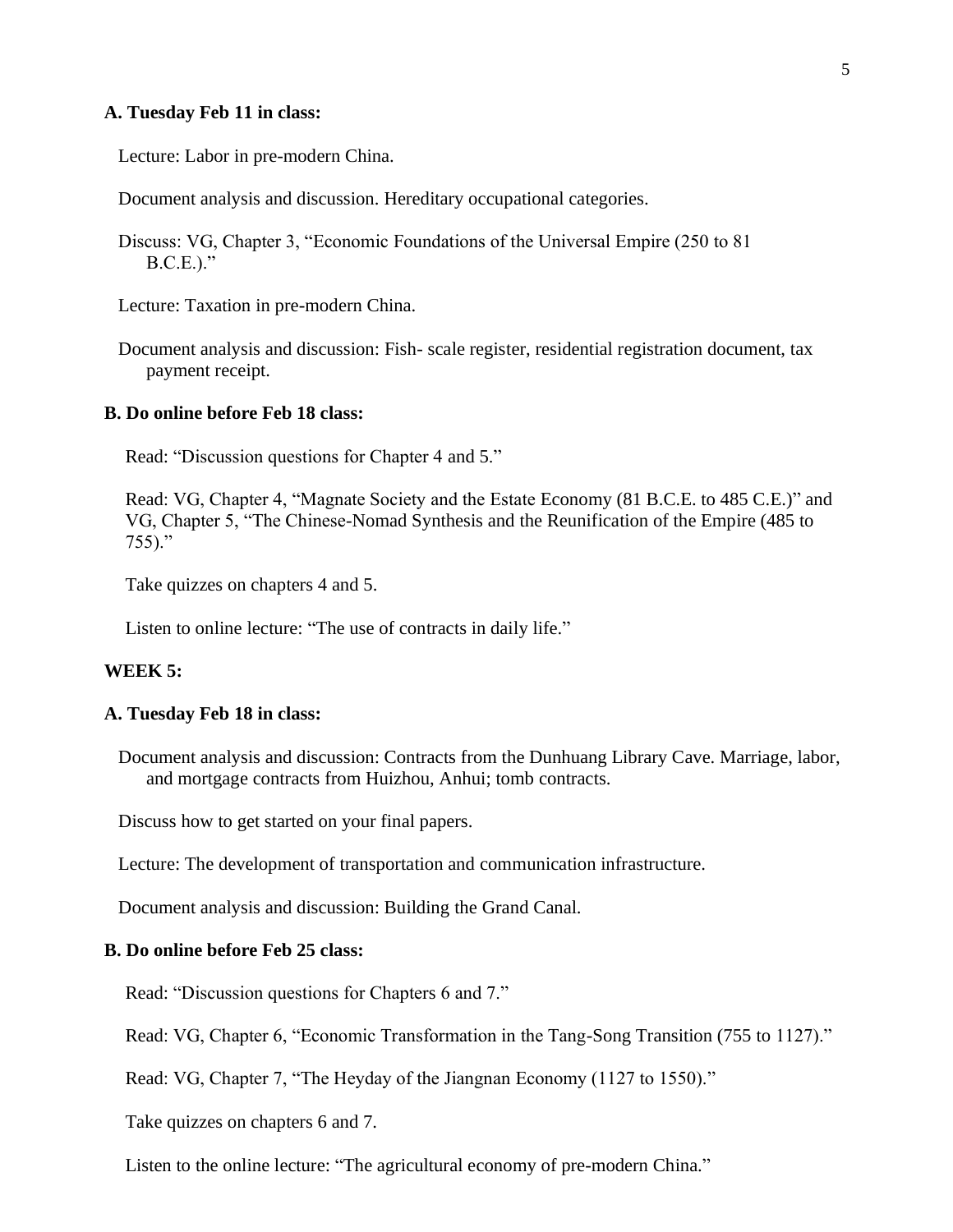#### **WEEK 6:**

#### **A. Tuesday Feb 25 in class:**

Chazen Musuem trip: We will meet at 6:00 in the porcelain section of the Chazen Museum (see Museum Assignment handout for details). When we are done, we will go back to the classroom in Humanities to continue class.

Lecture: Major industries of pre-modern China: porcelain, silk, and mining.

Discuss: Chapters 6 and 7.

## **B. Do online before March 3 class:**

Listen online to lecture: "The early-modern market economy and overseas trade."

Read excerpts from Ma Huan's diary documenting Zheng He's fifteenth-century voyages to Africa.

Take quiz on Ma Huan's diary reading.

Read: "Discussion questions for Chapter 8."

Read: VG, Chapter 8, "The Maturation of the Market Economy (1550 to 1800)."

#### **WEEK 7:**

## **A. Tuesday March 3 in class:**

Review for first examination (6:00-6:30 p.m.).

**First examination**: 6:30-7:20, followed by a 10-minute break.

Lecture: Law and the economy in Late Imperial China.

#### **B. Do online before March 10 class:**

Read: Discussion questions for "Chinese publishing history."

Read: "Chinese publishing history."

Take quiz on reading.

#### **WEEK 8:**

## **A. Tuesday March 10 in class:**

Lecture: "History of the Chinese publishing industry and media."

Object analysis: Wooden printing blocks and block-printed books. Lithographic and typeset books, periodicals. New media.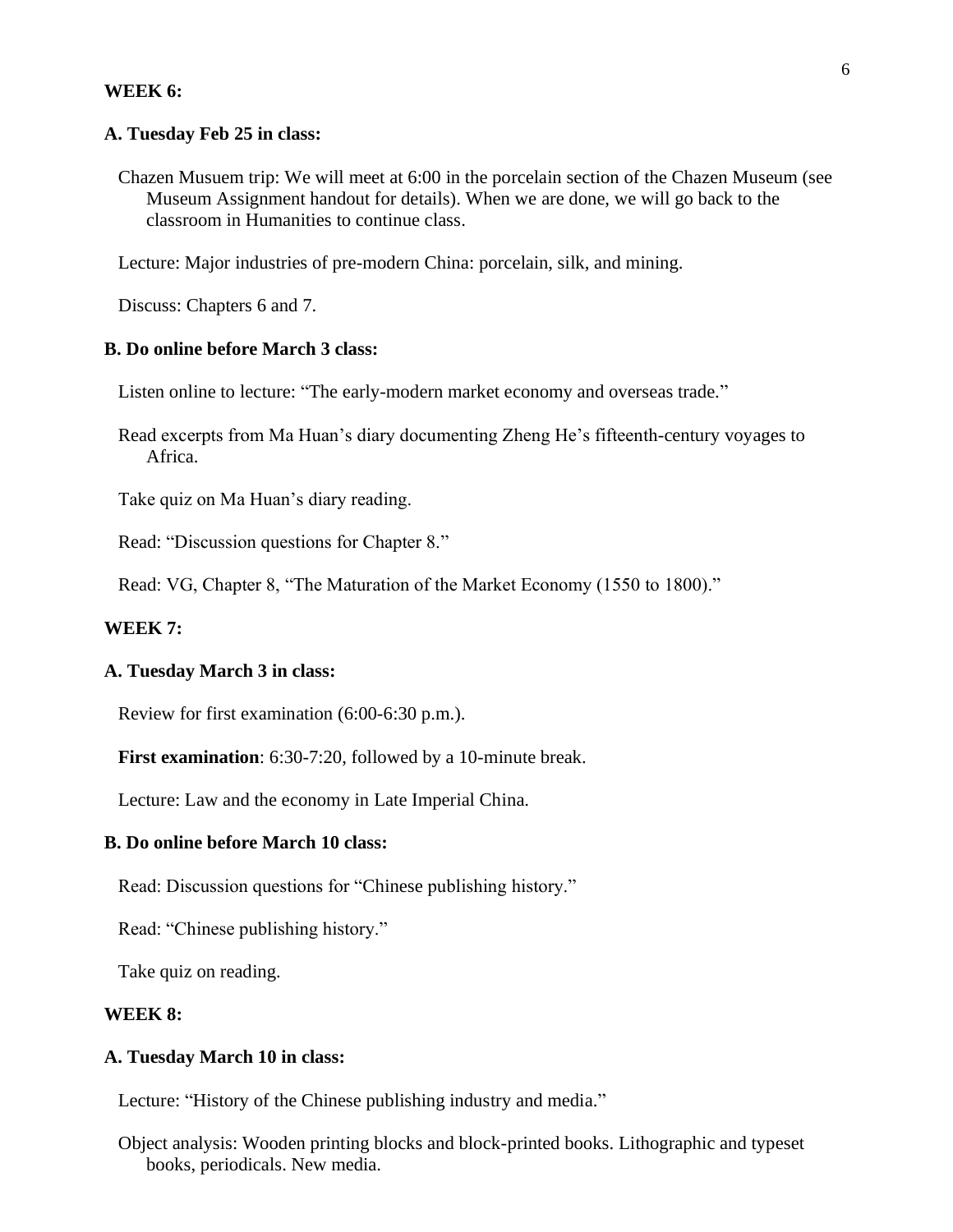Section: Discuss sources for papers.

### **B. Do online before March 24 class:**

- Read: Discussion questions for VG, Chapter 9, "Domestic Crises and Global Challenges: Restructuring the Imperial Economy (1800 to 1900)."
- Read: VG, Chapter 9, "Domestic Crises and Global Challenges: Restructuring the Imperial Economy (1800 to 1900)."

Take quiz on Chapter 9.

- Read discussion questions for Kinzley, Judd. "The Spatial Legacy of Informal Empire."
- Read: Kinzley, Judd. "The Spatial Legacy of Informal Empire: Oil, the Soviet Union, and the Contours of Economic Development in China's Far West." *Twentieth-Century China*, October, 2015, Vol.40 (3), pp. 220-237.

Take quiz on Kinzely reading.

#### **WEEK 9: SPRING BREAK!** Tuesday Mar 17 **NO CLASS**

### **WEEK 10:**

#### **A. Tuesday March 24 in class:**

Discuss VG Chapter 9 and Kinzley article.

Lecture: Development of the banking industry and financial instruments.

Document analysis and discussion: Letter of credit. Pawn contract.

Lecture: Industrialization and the search for resources.

## **B. Do online before March 31 class:**

Listen to online lecture: "Overview of issues in modern Chinese economic history."

Read: Discussion questions for "Marxism, a brief introduction" and "Report from Xunwu."

Read: "Marxism, a brief introduction" and "Report from Xunwu."

Take quiz on "Marxism, a brief introduction" and "Report from Xunwu."

Graduate students: Read: Brandt-Ma-Rawski, "From Divergence to Convergence: Reevaluating the History Behind China's Economic Boom" *Journal of Economic Literature* v52 no1 (2014): 80-123.

**WEEK 11:**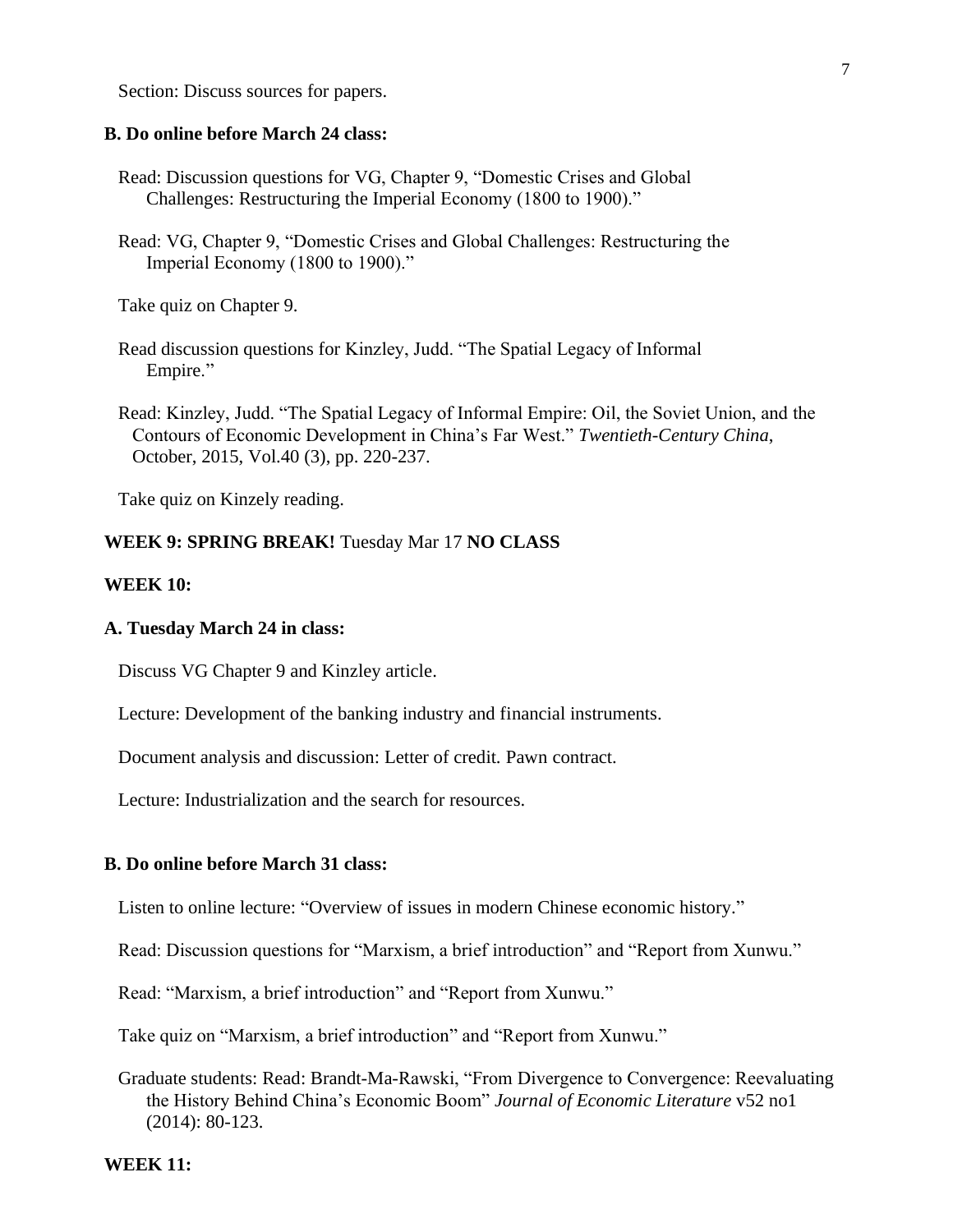#### **A. Tuesday Mar 31 in class:**

Final paper proposals due. Bring three copies to discuss in small groups.

Lecture: Economic theories and practices of the communist revolution.

Discuss: "Marxism, a brief introduction" and "Report from Xunwu."

Document analysis and discussion: Economic writings of Mao.

#### **B. Do online before April 7 class:**

Listen to online lecture: "Economic changes in 1950s and early 1960s."

Read discussion questions for: "Great Leap Forward."

Read: "Great Leap Forward."

Take quiz on "Great Leap Forward."

## **WEEK 12:**

#### **A. Tuesday April 7 in class:**

Discuss: "Great Leap Forward."

Lecture: "The Cultural Revolution and its economic aftermath."

Lecture: "Educational change and economic development."

Document analysis and discussion: "The Four Modernizations."

#### **B. Do online before April 14 class:**

Listen to online lecture: "Population and economy."

Do: Object analysis exercise: Family planning posters.

Read discussion questions for "Family planning policy."

Read: "Family planning policy."

Take quiz on "Family planning policy."

Prepare sources for your final paper to present to your classmates on April 14.

### **WEEK 13:**

### **A. Tuesday April 14 in class:**

Lecture: Post-1978 "Opening and Reform."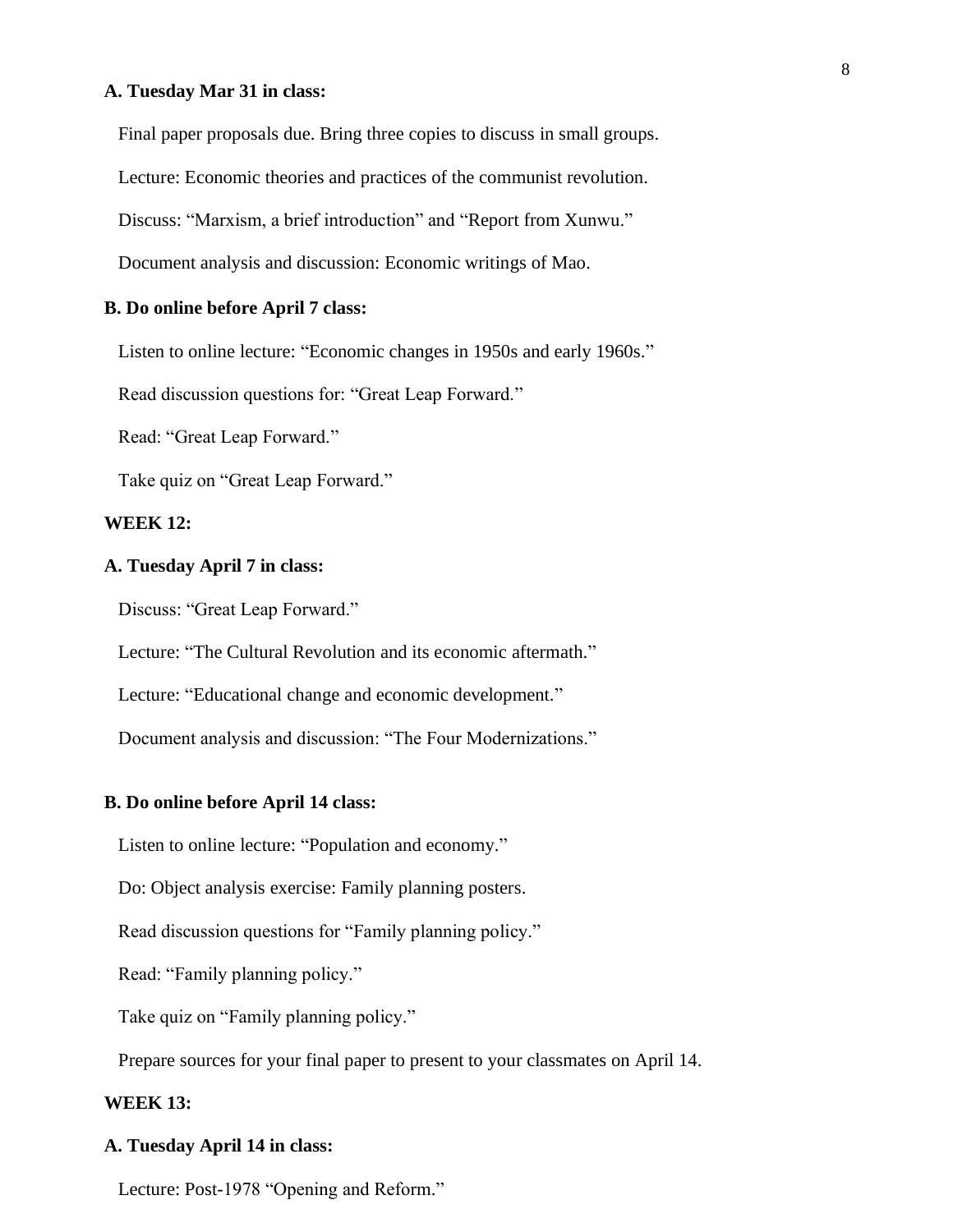Document analysis and discussion: "China's Socialist Market Economy."

Present sources for papers to classmates in small groups. Do review sheets.

### **B. Do online before April 21 class:**

Read discussion questions for: Wong and Bird. "China's Fiscal System: A Work in Progress." In *China's Great Economic Transformation*, pp. 429–66.

Read: Wong and Bird. "China's Fiscal System: A Work in Progress." In *China's Great Economic Transformation*, pp. 429–66.

Take quiz on Wong and Bird reading.

# **WEEK 14:**

#### **A. Tuesday Apr 21 in class:**

Lecture: "Post-1978 legal change."

Lecture: "China's and world trade."

Document analysis and discussion: Excerpts of "World Trade Organization, Accession of the People's Republic of China."

Section: **Final paper drafts due**. Bring three copies for in-class peer review.

#### **B. Do online before April 28 class:**

Listen to online lecture: "Development of car culture, tourism, and a consumer economy."

Do: Object analysis exercise: "Car advertisements."

Review for exam.

#### **WEEK 15:**

#### **A. Tuesday Apr 28 in class:**

Last day of class. Discussion: China's economic prospects and significance in the world economy.

Last chance for questions on papers.

Course evaluations.

Take Second Examination (50 minutes, not cumulative).

**Friday May 1 online: Final papers due** 11:59 p.m. in Canvas, Assignments folder.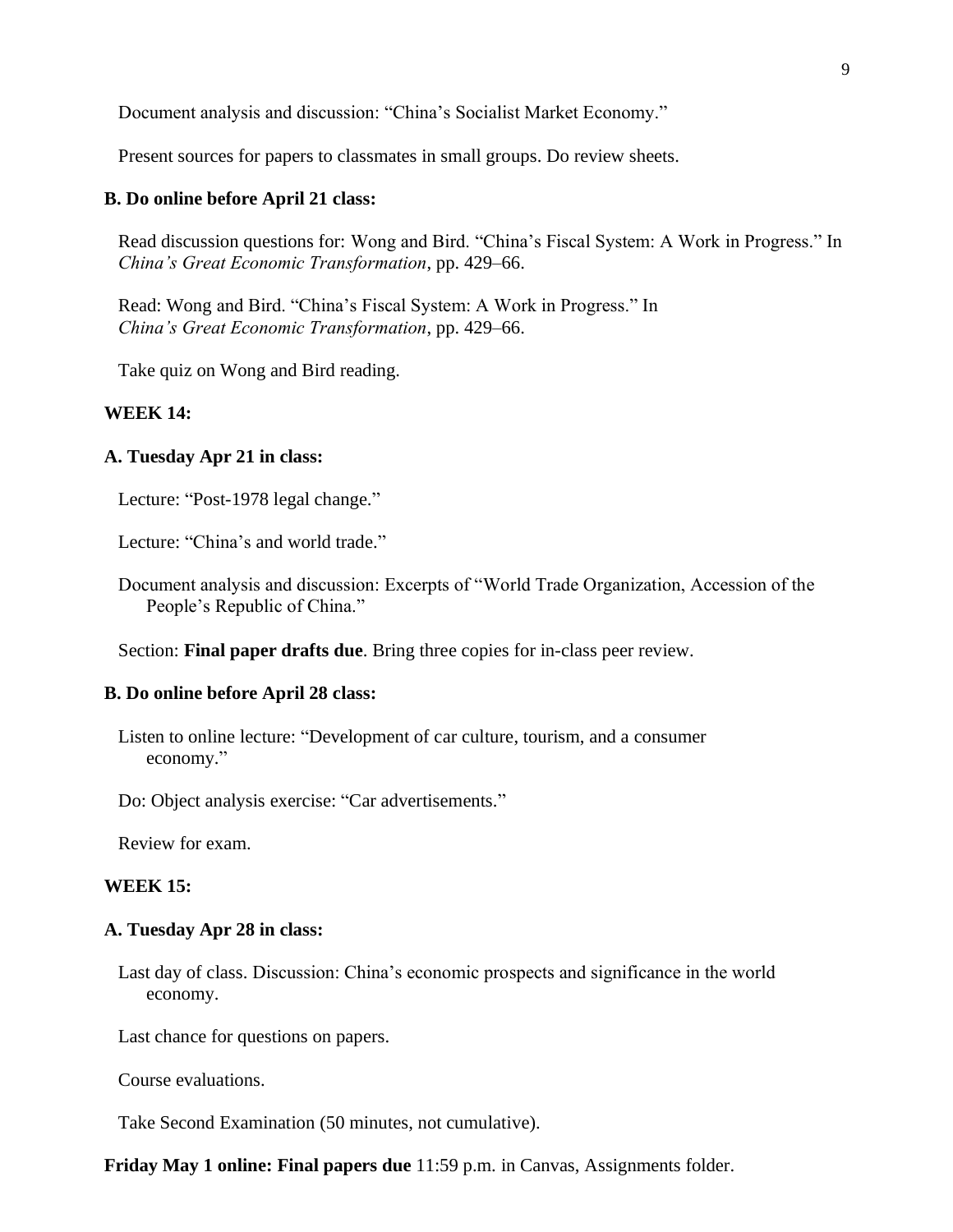## **Grades**:

20% First exam 22% Second exam 20% Final paper 3% Museum Assignment 15% Class participation (includes attendance, discussion, peer reviews, etc.) 20% Quizzes

**Mandatory attendance at an outside history or Asian studies lecture (including East Asia, Southeast Asia, South Asia). You must attend at least one to pass the course! I will circulate notices of talks when I notice them. You get one extra credit point towards your final grade for each talk you attend and for which you do a short (one paragraph) write-up, up to a maximum of five extra credit points. Attending extra credit talks can raise your grade, so try to attend if you are able.**

Grading Scale: 93 or better  $= A$ 88-92.999=AB 83-87.999=B 78-82.999=BC 70-77.999=C 60-69.999=D  $>60.0 = F$ 

- To do well in "class participation" you need to be prepared, alert, and involved in discussions and work diligently on the in-class exercises. Thus, when you come to class you must have already read the assignment, thought about it, and noted highlights of what was said and what was not said. If you are not physically or mentally present, you are not participating. That will hurt your grade. Because everyone has other things to do, gets sick, has an out-of-town sporting event, or just needs a day off, you may miss three regular classes without penalty. After that, it affects your grade. **If you miss four or more classes, you will fail the course.** If you come in late, be sure to sign the attendance sheet. If you must be absent, call or e- mail me in advance. Keep me apprised of anything that could significantly impair your studies.
- You will have the opportunity to lead discussion. The quality of your discussion questions and leadership in class are part of the grade. The class participation grade may also include various minor assignments.

# **Technological Distractions:**

Being focused in class and having good manners are essential. Please turn off your cell phone at the start of class and do not use your computer for anything that is not course related. It is my policy to reduce violators' grades by one point from their final average for each violation. Thus, if, for example, your final average would have been 93, but the TA or I observed you texting six times during the semester, your grade would drop to an 87, moving you from an "A" to a "B." If you are awaiting a heart transplant and need to have your phone on, let me know before class.

# **Plagiarism**:

Question: What's the policy?

Answer: "The proverb says: Don't insult a friend's wife or bully his concubine. You've done both you impudent ape! Come here and let me have a whack at you!" - Ox Demon King